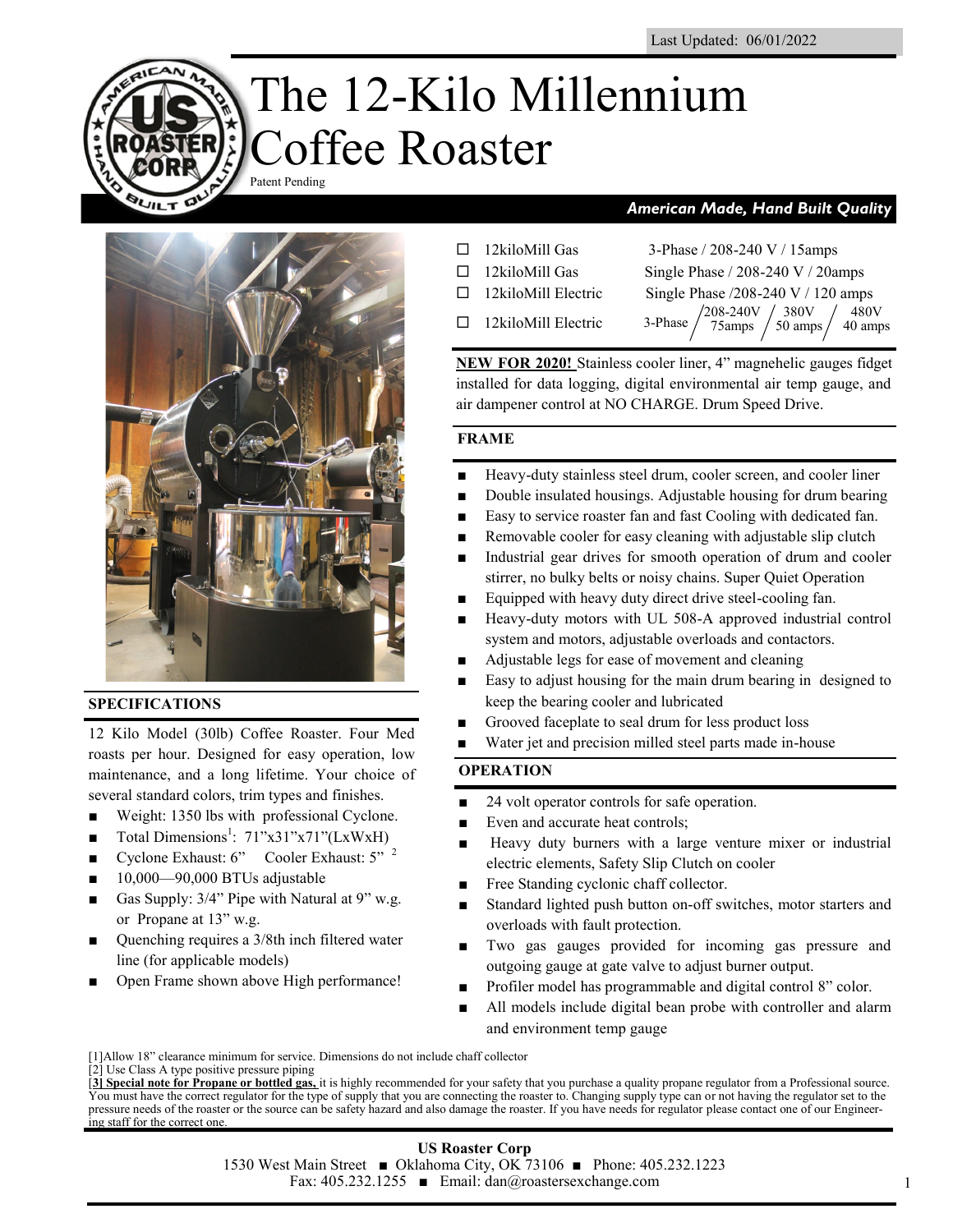# The 12-Kilo, 30 pound Millennium Coffee Roaster Patent Pending

#### **Models**

**QUILT D** 

### *American Made, Hand Built Quality*

- $\Box$  12-Kilo Stock Model fully equipped ready to roast \$36,995  $\Box$  $\Box$  12 kilo Stock with Micro automation/profiling \$39,920  $\Box$  12-Kilo Standard Model includes polished Stainless Drum and  $\Box$ Cooler or in patterned Copper and bean light  $$37,957$   $\Box$  $\Box$  12-Kilo Open Frame Model includes fan speed \$38,950  $\Box$  $\Box$  12-Kilo Deluxe Model includes automation and 8" touch  $\Box$ screen profiling and Standard model options  $$45,550$   $\Box$ **Add-ons** □ Touchscreen Profiler  $\Box$  Semi-Automatic  $\Box$  Fingertip control add \$900 □ Roast Helper Option **Touchscreen Profiler Options**  $\Box$  Large PLC memory for 999 profiles Wireless touchscreen to connect to IPhone/IPad  $\Box$  10 in color display (8" color comes standard)  $\Box$  Operation of Afterburners, destoners and other equipment  $\Box$  Air gates on cooler discharge or green bean hopper **Additional Options**  $\Box$  Electric roaster door with override and auto discharge (non **Additional Options (continued)** Smooth or dimensional stainless or hammered copper drum wrap Dimensional patterned stainless drum wrap Hammered copper cooler wrap Pin striping Two tone paint Clear coat over paint with metal flake  $\Box$  Maintenance hour meter  $\square$  Digital roast timer  $\square$  Environmental air temperature with digital read-out  $\Box$  Automatic quenching for drum or cyclone  $\Box$  Chrome bean chute  $\Box$  Chrome face plate  $\Box$  Bean light (110 V only)  $\square$  Drum speed control  $\Box$  Custom paint color  $\Box$  Cleaning kit □ Roaster controls on control head  $\Box$  Magnet in cooler discharge □ Destoner  $\Box$  Afterburner / Several types including Catalytic.
- PLC)
- $\square$  Stainless polished cooler

**About Us.** The U.S. Roaster Corp. is famous for producing the world's finest roasters that create the best roasted coffee. Partnering with specialty coffee roast masters world-wide we have developed a roaster of superior design, unmatched quality, great reliability, and ease of use. Our Millennium line of roasters provide the roast master with unlimited profile capabilities and unparalleled roast quality. By the second crack you will know why the "Quality of the Roast" comes first at U.S. Roaster Corp.

### **Free One-on-one training session is provided in Oklahoma City!**

#### Contact us for information

1530 West Main St. Oklahoma City, OK. 73106 405.232.1223.

dan@roastersexchange.com www.usroastercorp.com All local codes to be followed on install.

We reserve the right to make changes due to ongoing improvements. Please ask us for disconnect and fuse sizing